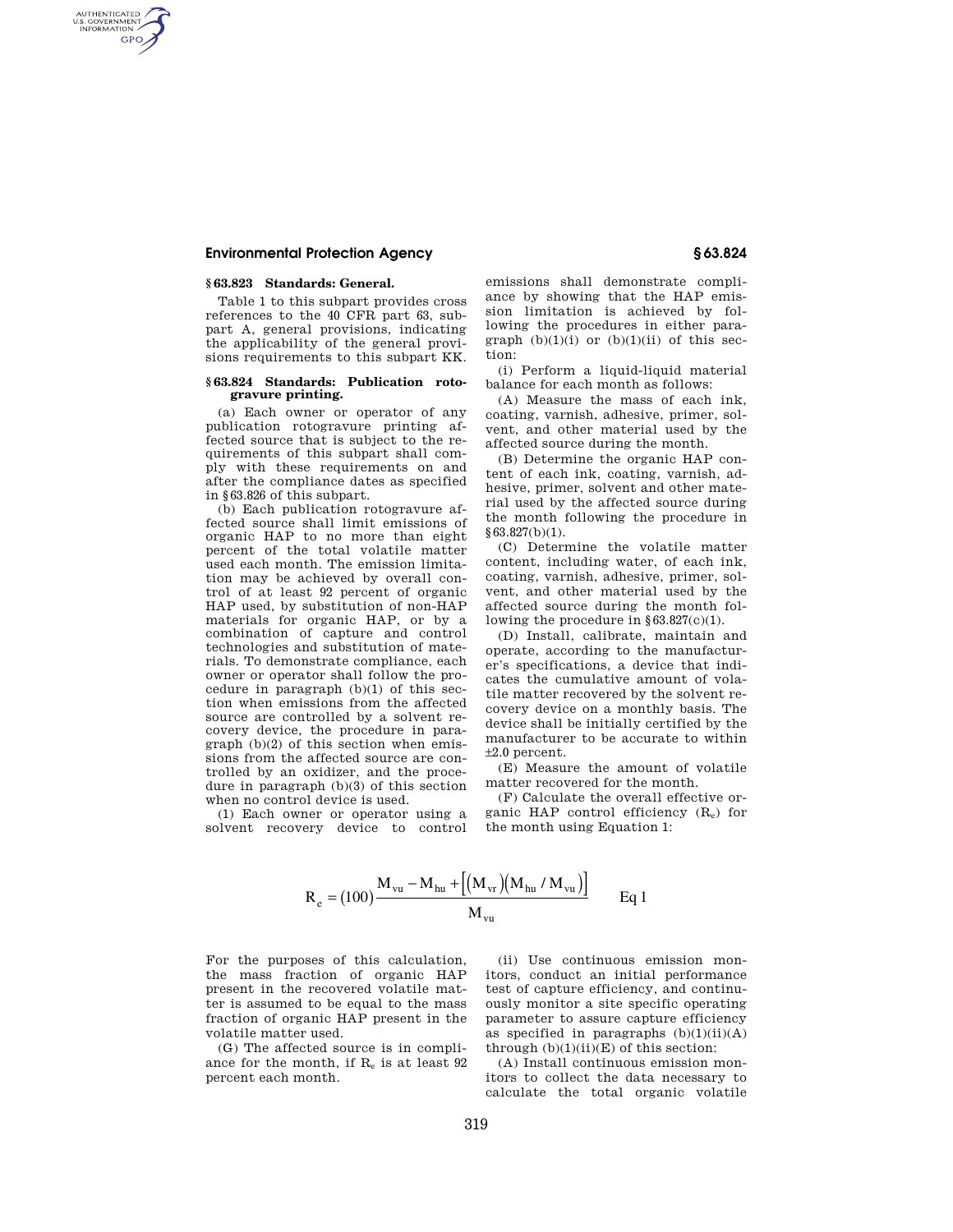matter mass flow in the gas stream entering and the total organic volatile matter mass flow in the gas stream exiting the solvent recovery device for each month such that the percent control efficiency (E) of the solvent recovery device can be calculated for the month. This requires continuous emission monitoring of the total organic volatile matter concentration in the gas stream entering the solvent recovery device, the total organic volatile matter concentration in the gas stream exiting the solvent recovery device, and the volumetric gas flow rate through the solvent recovery device. A single continuous volumetric gas flow measurement should be sufficient for a solvent recovery device since the inlet and outlet volumetric gas flow rates for a solvent recovery device are essen-

# **§ 63.824 40 CFR Ch. I (7–1–10 Edition)**

tially equal. Each month's individual inlet concentration values and corresponding individual gas flow rate values are multiplied and then summed to get the total organic volatile matter mass flow in the gas stream entering the solvent recovery device for the month. Each month's individual outlet<br>concentration values and corconcentration values and corresponding individual gas flow rate values are multiplied and then summed to get the total organic volatile matter mass flow in the gas stream exiting the solvent recovery device for the month.

(B) Determine the percent capture efficiency (F) of the capture system according to  $§63.827(e)$ .

(C) Calculate the overall effective organic HAP control efficiency (Re) achieved for each month using Equation 2.

$$
R_e = (100) \frac{M_{vu} - M_{hu} + [(E/100) (F/100)M_{hu}]}{M_{vu}}
$$
 Eq 2

(D) Install, calibrate, operate and maintain the instrumentation necessary to measure continuously the site-specific operating parameter established in accordance with §63.828(a)(5) whenever a publication rotogravure printing press is operated.

(E) The affected source is in compliance with the requirement for the month if  $R_e$  is at least 92 percent, and the capture device is operated at an average value greater than, or less than (as appropriate) the operating parameter value established in accordance with  $§63.828(a)(5)$  for each three-hour period.

(2) Each owner or operator using an oxidizer to control emissions shall demonstrate compliance by showing that the HAP emission limitation is achieved by following the procedure in either paragraph  $(b)(2)(i)$  or  $(b)(2)(ii)$  of this section:

(i) Demonstrate initial compliance through performance tests and continuing compliance through continuous monitoring as follows:

(A) Determine the oxidizer destruction efficiency (E) using the procedure in §63.827(d).

(B) Determine the capture efficiency (F) using the procedure in §63.827(e).

(C) [Reserved]

(D) Calculate the overall effective organic HAP control efficiency (Re) achieved using Equation 2.

(E) The affected source is in initial compliance if R<sup>e</sup> is at least 92 percent. Demonstration of continuing compliance is achieved by continuous monitoring of an appropriate oxidizer operating parameter in accordance with §63.828(a)(4), and by continuous monitoring of an appropriate capture system monitoring parameter in accordance with §63.828(a)(5). The affected source is in continuing compliance if the capture device is operated at an average value greater than or less than (as appropriate) the operating parameter value established in accordance with §63.828(a)(5), and

(*1*) if an oxidizer other than a catalytic oxidizer is used, the average combustion temperature for all three-hour periods is greater than or equal to the average combustion temperature established under §63.827(d), or

(*2*) if a catalytic oxidizer is used, the average catalyst bed inlet temperature